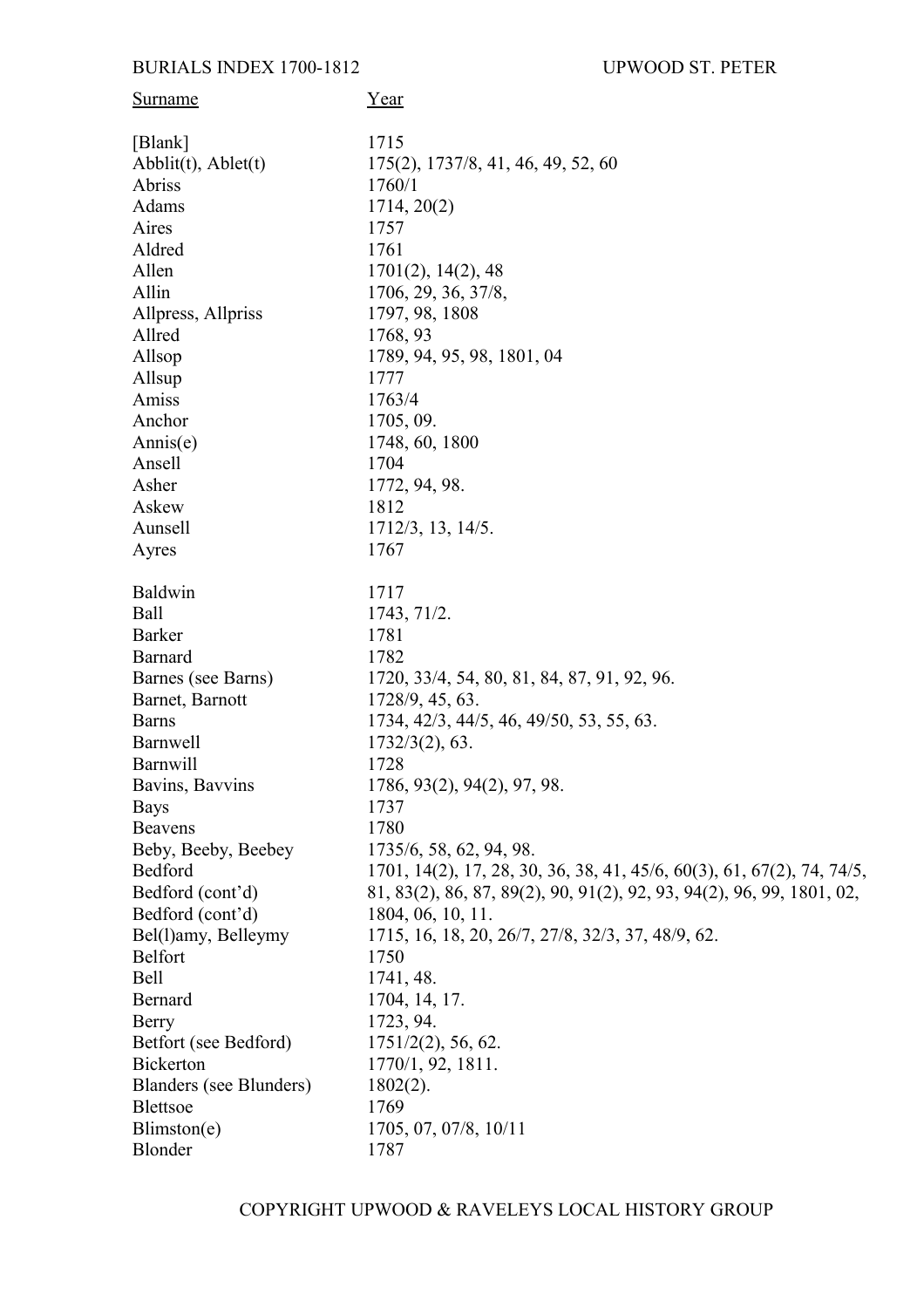| <b>Blunders</b>          | 1802                                                              |
|--------------------------|-------------------------------------------------------------------|
| Bowlin(g)                | 1735/6, 37, 55.                                                   |
| <b>Brampton</b>          | 1711                                                              |
| <b>Bransom</b>           | $1781(3)$ , 84, 86, 93.                                           |
| Brawn (see Brown)        | 1804(2), 11, 12.                                                  |
| Briars, Briers           | 1794, 1802(3).                                                    |
| <b>Briggs</b>            | 1792, 1806, 10.                                                   |
| <b>Brighty</b>           | 1781, 82, 84, 87(2), 90, 92(2), 1808.                             |
| <b>Brooks</b>            | 1738/9, 41/2, 61, 65.                                             |
| <b>Brorcher</b>          | 1807                                                              |
| <b>Broucher</b>          | 1801                                                              |
| Brown (see Brawn)        | 1712, 20, 23, 28, 29.                                             |
| <b>Bull</b>              | 1748, 65.                                                         |
| <b>Burgess</b>           | 1715                                                              |
| Burrow(e)s               | 1709/10, 14(2), 20/1, 26, 27, 29, 32, 38, 58.                     |
| <b>Burton</b>            | $1768/9, 82(2)$ .                                                 |
| Butler                   | 1812                                                              |
| <b>Bury</b>              | 1719/20, 26/7, 27, 27/8, 28/9(2), 29.                             |
| Butler                   | 1782, 90, 1802, 05.                                               |
|                          |                                                                   |
| Campion                  | 1711, 12, 15/6, 21, 31/2(3), 37/8, 43/4, 48, 50, 76/7, 78(2)      |
| Care                     | 1775                                                              |
| Carr                     | 1789                                                              |
| Carrin(g)ton, Carington  | 1710/1, 14, 15, 19, 32, 34, 38(2), 40, 46, 48, 52, 63, 66, 68(2), |
| Carrington (cont'd)      | $1780, 82(2)$ .                                                   |
| Carter                   | 1723, 32, 35, 46, 49, 53/4(2), 65, 81(2), 82, 84, 86, 88, 93(2),  |
| Carter (cont'd)          | 1794 (2), 97, 99, 1800, 03.                                       |
| Catlin, Catling, Cattlin | 1715, 21/2, 24/5, 25(2), 28/9, 29(2), 31/2(2), 32(2), 33/4, 38,   |
| Catlin (cont'd)          | 1755/6, 58, 62, 67/8, 1800                                        |
| Catlyn                   | 1703, 04, 06, 07(3), 08, 10/11, 12/13, 15, 17.                    |
| Chandler                 | 1704, 06, 67, 79/80, 81(2), 85, 90.                               |
| Chaplin                  | 1758, 62/3, 67.                                                   |
| Charter                  | 1713, 15, 19, 19/20, 20, 26(2), 27, 29, 33, 37, 39, 41, 42, 44,   |
| Charter (cont'd)         | 1748, 48/9, 54, 56, 61/2, 62, 64, 67, 83, 88(2), 89               |
| Chaundler                | 1707                                                              |
| Christmas                | 1793                                                              |
|                          |                                                                   |
| Clark                    | 1719, 23, 26, 28/9, 36, 41(2), 48, 60, 80, 81, 84, 92(3), 93,     |
| Clark (cont'd)           | 1800, 01, 02, 06(3), 10, 11.                                      |
| Clements                 | 1785, 93, 1804, 06.                                               |
| Clifton                  | 1706, 08.                                                         |
| Cobb                     | 1734                                                              |
| Cockerill                | 1783(2)                                                           |
| Cole                     | 1748, 50, 53/4, 65, 67.                                           |
| Colls                    | 1790, 94.                                                         |
| Cook                     | 1780, 94, 99, 1800, 01.                                           |
| Cooper                   | 1744(2), 65, 81, 86(2).                                           |
| Cope                     | 1746                                                              |
| Corbet, Corbit           | 1748/9, 80.                                                       |
| Cordel(1), Cordle        | 1790, 92(2), 93, 1804.                                            |
| Corner                   | 1723/4, 32/3, 36/7.                                               |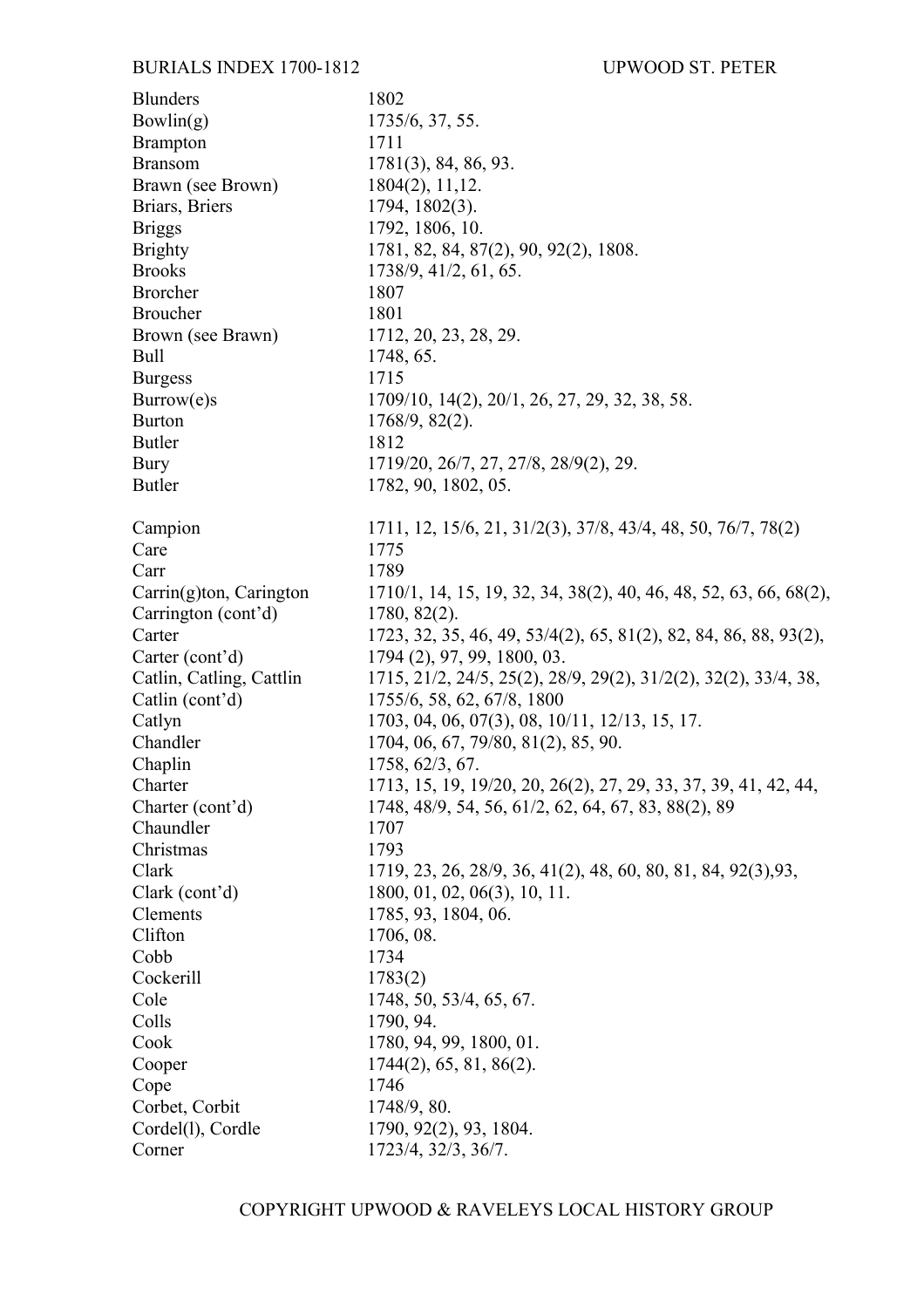| Cornwell              | 1708, 08/9, 27.                                                     |
|-----------------------|---------------------------------------------------------------------|
| Cowling               | 1808                                                                |
| Cowper                | 1713, 37/8, 38, 41, 45.                                             |
| Cox                   | 1736, 1800.                                                         |
| Crain, Crane          | 1798, 1806, 09, 10.                                                 |
| Cranfield             | 1749, 50.                                                           |
| Crank                 | 1712, 13, 15/6, 48, 50.                                             |
| Croson                | 1705                                                                |
| Cross                 | 1811                                                                |
| Crowder               | 1743, 53, 62, 69, 78.                                               |
| Cutbert, Cuthbert     | 1701, 02, 05, 10, 14, 15, 16, 17, 21, 22, 23/4, 24, 30/1, 35, 37/8, |
|                       | 1741.                                                               |
| Cutto                 | 1754/5                                                              |
| Daniel                | 1704/5, 05/6.                                                       |
| Davis                 | 1735                                                                |
| Day                   | 1752/3, 56, 63, 66, 75, 80, 81, 82, 86, 90, 95, 99, 1804.           |
| Dean(e)s              | 1704, 06, 07/8(3), 09/10, 13, 21, 36, 46.                           |
| Deasey. Deasy         | 1715/6, 18, 21, 23/4, 27(2), 30, 33, 33/4, 36, 41, 41/2, 48, 58.    |
| Denman                | 1781                                                                |
| Dickins               | 1758                                                                |
| Diton                 | 1708, 11, 17.                                                       |
| Dixon                 | 1753, 61, 63, 65, 80, 82.                                           |
| Dob(b)s               | 1780, 81, 1805, 09.                                                 |
| Dockerell/Dockrel(1)/ | 1704, 06, 06/7, 19(2), 20/1, 21.                                    |
| Dockrill              |                                                                     |
| Drage                 | 1702, 04/5, 07, 14(3), 14/5, 16, 28, 39, 45/6, 48(2), 51, 53, 57.   |
|                       |                                                                     |
| Eastham               | 1717/8                                                              |
| Eaton                 | 1728, 28/9, 63, 64, 69, 91.                                         |
| Ediss                 | 1720                                                                |
| Edmonds/Edmunds       | 1738, 68, 76, 83.                                                   |
| Ellis                 | 1704(2), 05, 09/10(2), 11, 12, 15.                                  |
| Elmer                 | 1725/6(2), 27/8, 28, 36, 37/8(2)                                    |
| Everet, Everit        | 1738, 41, 43, 58, 83.                                               |
| Evorit                | 1775                                                                |
|                       | 1780                                                                |
| Eyre                  |                                                                     |
| Fabel                 | 1728                                                                |
| Facon                 | 1746(3)                                                             |
|                       |                                                                     |
| Fann                  | 1720/1                                                              |
| Favel(1)              | 1714, 20.                                                           |
| Feacon                | 1742, 65, 74/5.                                                     |
| Feakens, Feekens      | 1760/1, 78.                                                         |
| Fennel(1), Fennoll    | 1772, 82, 88.                                                       |
| Fisher                | 1733, 42, 54, 63, 69, 71.                                           |
| Fletcher              | 1713, 14, 15, 42, 56, 67, 94.                                       |
| Flower                | 1704, 13, 14, 19/20, 23.                                            |
| Fobeck                | 1724                                                                |
| Foreman               | 1757, 61/2, 72.                                                     |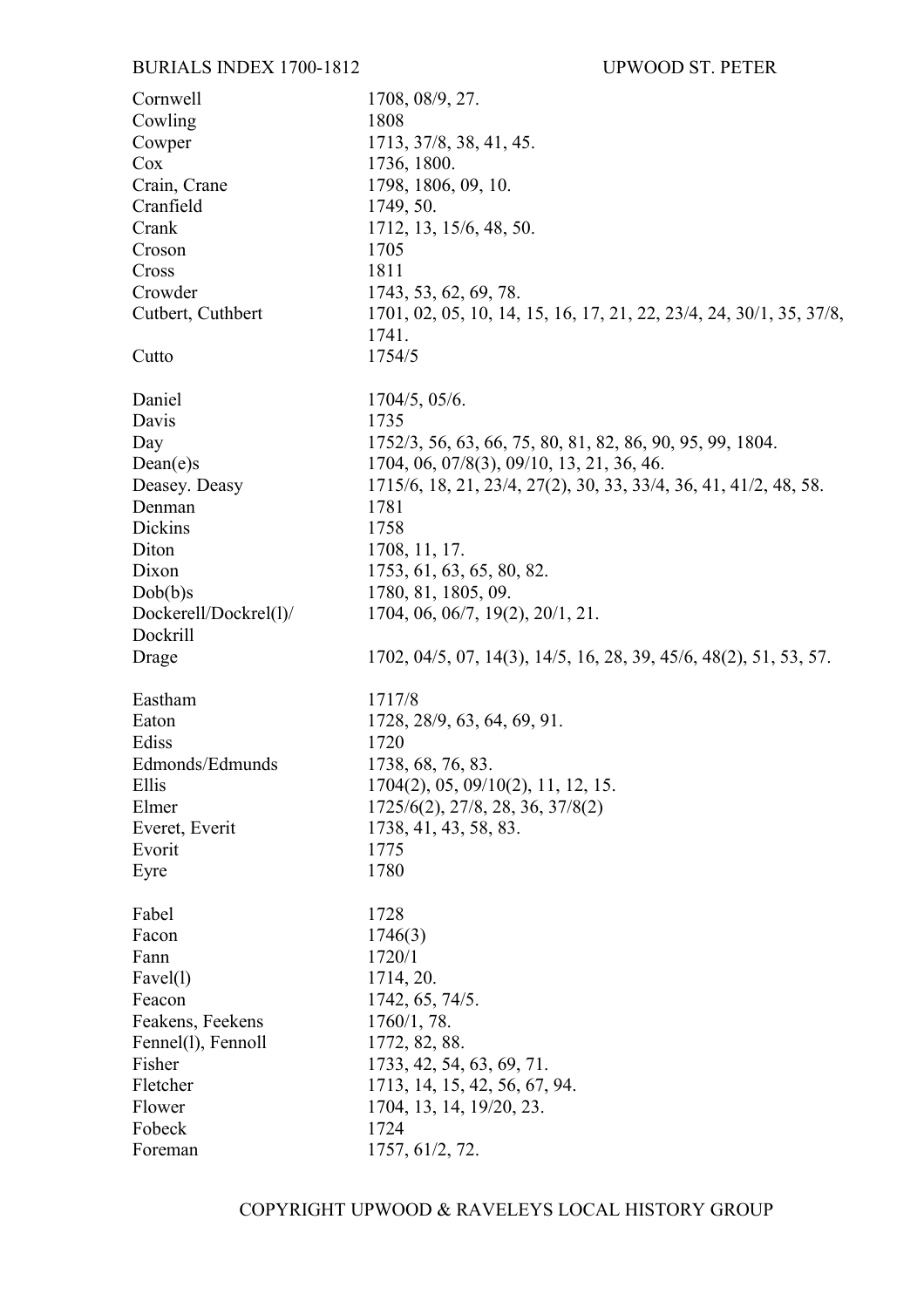## BURIALS INDEX 1700-1812 UPWOOD ST. PETER

| Forster                 | 1796                                                             |
|-------------------------|------------------------------------------------------------------|
| Foster                  | 1798, 1800.                                                      |
| Fountain                | 1803, 09, 10, 11, 12.                                            |
| Fowler                  | 1790                                                             |
| Freeman                 | 1782, 89.                                                        |
| Frekins                 | 1782                                                             |
| Frier                   | 1774                                                             |
| Frude, Fruid            | 1740, 48.                                                        |
| Fryer                   | 1729, 42/3, 48.                                                  |
| Fuller                  | 1750/1                                                           |
| Furnell                 | 1766                                                             |
| Gavens, Gavins, Gavvins | 1780, 81(2), 83, 1806, 08.                                       |
| Gay                     | 1803                                                             |
| Geabel                  | 1781                                                             |
| Geary                   | 1778                                                             |
| Gifford                 | 1729/30, 37, 40, 41, 44, 46/7, 48, 50, 52, 55, 62, 77.           |
| Goose                   | 1735                                                             |
| Grang, Grange           | 1735, 40, 48, 63, 92, 93, 1806, 12.                              |
| Great John              | 1792                                                             |
| Green                   | 1766, 67, 79, 1801, 02, 11.                                      |
| Greenwood               | 1803, 08.                                                        |
| Gregory                 | 1703, 03/4, 05, 29, 34.                                          |
| Groom                   | 1714                                                             |
| Groomes                 | 1784, 92, 1803.                                                  |
| Grooms                  | 1722, 25, 26, 30, 32, 35, 58, 86, 90.                            |
| Hairsnip                | 1731                                                             |
| Hall                    | 1706, 12, 23, 30/1, 42, 61, 67, 81(2), 83, 85, 89, 94, 1801, 02, |
|                         | 1803.                                                            |
| Handler                 | 1714, 21, 35/6.                                                  |
| Hangar, Hanger          | 1718, 21, 27, 28, 40, 41, 46, 54, 57.                            |
| Hardgrave               | 1713                                                             |
| Harmsworth              | 1730                                                             |
| Harper                  | 1806                                                             |
| Hartford                | 1786                                                             |
| Hastings                | 1768/9                                                           |
| Henson                  | 1701, 03, 19.                                                    |
| Hig                     | 1805                                                             |
| Hinch                   | 1799                                                             |
| Hobbs                   | 1790                                                             |
| Hobs                    | 1762/3                                                           |
| Holden                  | 1801                                                             |
| Holder                  | 1780, 86, 94.                                                    |
| Holmes                  | 1707                                                             |
| Holiday, Holyday        | 1703, 13, 14/5, 16.                                              |
| Howe                    | 1801(3)                                                          |
| Huckel                  | 1748                                                             |
| Huckles                 | 1768, 77/8, 92.                                                  |
| Huff                    | 1751/2                                                           |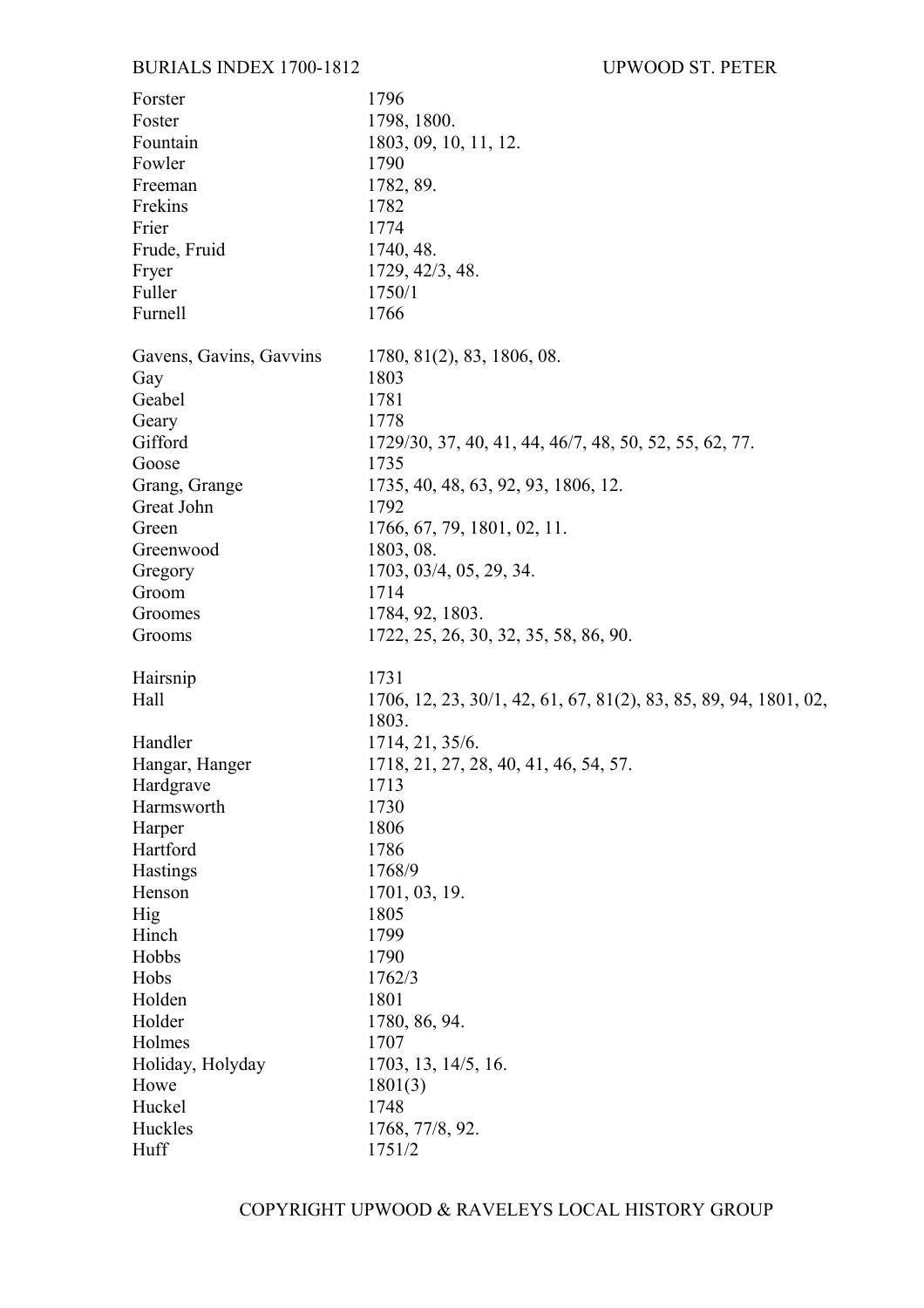## **BURIALS INDEX 1700-1812**

| Hull                       | $1702(2)$ , 05, 15, 16/7, 31, 42, 43, 48, 51.                      |
|----------------------------|--------------------------------------------------------------------|
| Hutchcraft                 | $1800, 01, 03(3)$ .                                                |
| Ibbott                     | 1701, 03, 10, 14, 15.                                              |
| Jackson                    | 1714                                                               |
| Jaxon                      | 1744                                                               |
| Jaxson                     | 1748/9                                                             |
| Johnson                    | 1746, 65(2), 66, 74/5, 82, 86, 91, 1801.                           |
| Joice, Joies, see Joyce    | 1780, 93.                                                          |
| Jones                      | 1745, 63, 69, 79.                                                  |
| Jordan                     | 1713, 14, 24, 25, 28.                                              |
| Judd                       | 1704/5.09/10, 10, 59.                                              |
| Keasey                     | 1781                                                               |
| Kee                        | 1721, 81.                                                          |
| Kenall, Kennall, Kennel(1) | 1739, 94, 99, 1800, 02, 04.                                        |
| Key                        | 1779                                                               |
| Kilborn                    | 1721, 26.                                                          |
| Killingworth               | 1792                                                               |
| King                       | 1703, 11, 13, 14, 27, 61/2, 72/3, 83, 89, 1801, 02, 06, 07, 12(2). |
| Knights                    | 1703                                                               |
| Lamb                       | 1737                                                               |
| Lambard                    | 1782                                                               |
| Lambert                    | 1732/3, 54/5, 58/9, 62.                                            |
| Land                       | 1768                                                               |
| Lant                       | 1708, 14, 35/6, 40/1, 51/2, 72, 1810.                              |
| Larrat                     | 1734                                                               |
| Law                        | 1783, 1810.                                                        |
| Leman                      | 1719                                                               |
| Lenton                     | 1704/5, 11, 36/7, 43, 69, 74, 76/7, 87.                            |
| Leyton                     | 1787                                                               |
| Lilly                      | 1772/3, 80, 81, 85, 86, 87.                                        |
| Limage(g)e, Limage         | 1736(2), 37/8, 39, 42, 43/4, 49, 53/4, 62, 67.                     |
| Lovat                      | 1730/1                                                             |
| Lovet                      | 1737                                                               |
| Lucas(s)                   | $1751(2)$ , 58.                                                    |
| Man                        | 1805                                                               |
| Manton                     | 1704, 04/5, 07/8, 09, 12, 14, 15, 17, 20, 24, 37/8, 42.            |
| Marriot(t)                 | 1710/1, 12(2), 14, 15, 16, 21, 23, 25, 27, 28, 29/30(2), 44, 50,   |
| Marriot $(t)$ (cont'd)     | 1751, 56, 59/60, 65, 70.                                           |
| Marshall                   | 1729, 1733/4.                                                      |
| Marshell                   | 1807                                                               |
| Martin, Martyn             | 1706, 28, 42(2), 46, 48, 51/2, 53, 56, 70, 70/1, 82, 83, 84, 89,   |
| Martin (cont'd)            | 17921, 92(2), 93(3), 94, 96, 97, 1802, 06, 09.                     |
| Mason                      | 1771, 74.                                                          |
| Masters                    | 1703/4, 06, 07, 09, 13, 16, 21, 30/1, 37, 44, 49/50, 81.           |
| Mattison                   | 1784                                                               |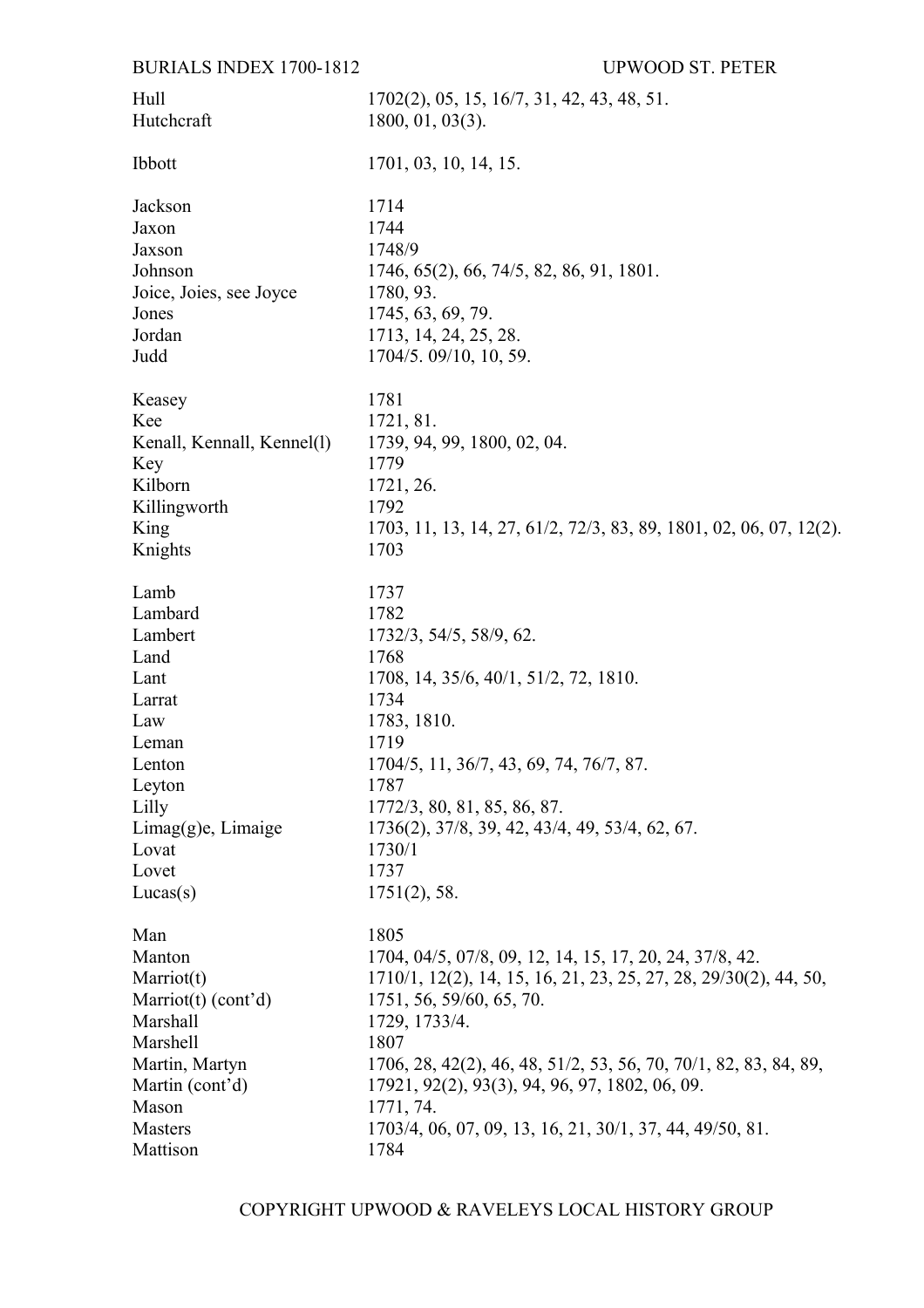| Matton                    | 1746                                                               |
|---------------------------|--------------------------------------------------------------------|
| Meadow(e)s                | 1706, 08/9.                                                        |
| Mee                       | 1812                                                               |
| Michel (see Mitchel)      | 1706, 07, 09/10.                                                   |
| $Mid(d)$ leton            | 1702/3, 04, 05(3), 06, 13, 14(2), 14/5, 17, 18, 19/20, 20, 23, 24, |
| $Mid(d)$ leton (cont'd)   | 1733/4, 35/6, 36, 48, 56, 61/2, 63, 1808.                          |
| Miller                    | 1707/8, 14/5, 23/4, 46/7, 65(2), 85, 86, 92, 1808.                 |
| Mills                     | 1780, 83, 84, 1807.                                                |
| Mitchel (see Michel)      | 1724                                                               |
| Montague                  | 1780                                                               |
| Moryson                   | 1767                                                               |
| Murden                    | 1761, 82.                                                          |
| Murdins                   | 1783                                                               |
| Mutton                    | 1746, 56(2), 81, 82.                                               |
| Nettleton                 | 1710/1                                                             |
| Newman                    | 1703, 08.                                                          |
| Newneham                  | 1788                                                               |
| Nichol(1)s, Nickols       | 1709/10, 13, 21, 23, 26.                                           |
| Nightsmith                | 1782                                                               |
| Nightingal(e), Nitingal   | 1704, 43/4, 44, 44/5, 48.                                          |
| Noble                     | 1720                                                               |
| Nun                       | 1707                                                               |
| Nurs, Nurse               | 1745, 48.                                                          |
| Oatey                     | 1759                                                               |
| Olliman, Olyman           | 1704, 19, 20.                                                      |
| Otey                      | 1780, 81, 85, 87, 88, 97.                                          |
| Pack                      | 1734, 37, 38(2), 40/1, 48, 64/5, 65, 69, 83, 84, 87, 1804.         |
| Paige                     | 1712, 15.                                                          |
| Pall                      | 1755, 67.                                                          |
| Parker                    | 1757, 59/60, 64/5, 71/2.                                           |
| Park(a)son, Parkinson     | 1746, 55/6, 67, 75, 80, 81, 82.                                    |
| Parroll, Parrell, Parrill | 1776, 80, 83.                                                      |
| Pasheler                  | 1731, 36/7.                                                        |
| Pate                      | 1703/4, 19.                                                        |
| Patrick                   | 1713                                                               |
| Pell                      | 1708, 15, 53, 54/5.                                                |
| Perkins                   | 1771                                                               |
| Perry                     | 1781, 82, 86.                                                      |
| Peters                    | 1780, 82.                                                          |
| Pettit                    | 1726/7                                                             |
| Pettit                    | 1727/8(2), 57/8, 58/9.                                             |
| Phil(1)ips                | 1734, 41, 65, 71, 87.                                              |
| Pickard, Pickerd, Pikerd  | 1700, 02, 03, 06, 07, 12, 15, 19, 20, 28/9, 37, 38, 39, 41/2, 44,  |
| Pickard (cont'd)          | 1746, 48, 57.                                                      |
| Pinchback                 | 1729                                                               |
| Poley, Pooley             | 1748, 67, 70/1, 79/80, 80, 83, 85.                                 |
| Porter                    | 1710/1                                                             |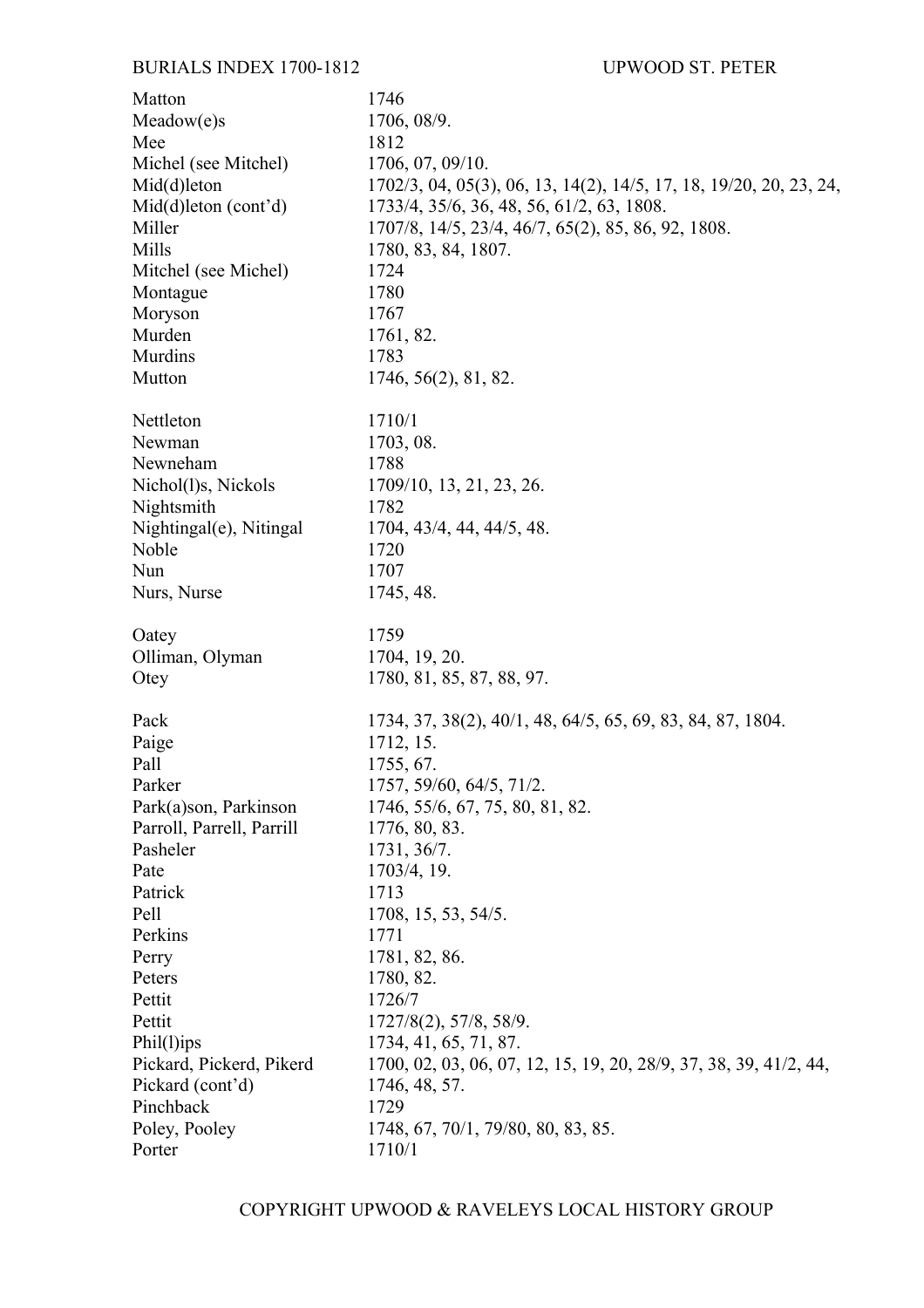## **BURIALS INDEX 1700-1812**

| Potten       | 1704, 06(2), 08, 20.                                                              |
|--------------|-----------------------------------------------------------------------------------|
| Poulter      | 1721, 23, 28/9.                                                                   |
| Press        | 1719, 24, 25/6, 29(2), 30(3), 35, 38, 43, 44, 45, 46/7, 48, 50, 51.               |
| Prier        | 1732/3                                                                            |
| Prior        | 1723/4                                                                            |
| Pyke         | 1738, 40, 46.                                                                     |
|              |                                                                                   |
| Quincey      | 1718, 18/9.                                                                       |
| Rabey, Raby  | 1707, 10/1, 19, 20, 24, 25/6, 30/1, 60, 62, 66(2), 73, 77, 81, 82,<br>1784, 1807. |
| Ran          | 1765                                                                              |
| Randall      | 1721, 26, 29, 31/2, 33(2), 39.                                                    |
| Ray          | 1730/1, 32, 32/3, 35, 36, 36/7, 46, 46/7, 48/9, 53, 60/1, 81,<br>1804.            |
| Read         | 1701                                                                              |
| Redman       | 1713/4, 19, 20, 21(2), 22.                                                        |
| Regnall      | 1744                                                                              |
| Reynolds     | 1782, 92.                                                                         |
| Richar(d)son | 1700/1, 04/5, 06, 14, 40.                                                         |
| Right        | 1772/3                                                                            |
| Rignaile     | 1755, 65.                                                                         |
| Rignal(1)    | 1723, 27/8, 39, 41, 42, 48, 48/9, 78, 80 82.                                      |
| Roberts      | 1804                                                                              |
| Robinson     | 1704                                                                              |
| Roby         | 1720/1                                                                            |
| Rogers       | $1715(2)$ , $15/6$ , 20.                                                          |
| Roos         | 1788                                                                              |
| Rose         | 1730/1, 80, 83, 89, 90, 92, 93, 94, 1804, 09, 10.                                 |
| Ross         | 1784                                                                              |
| Row          | 1774                                                                              |
| Rowel        | 1809                                                                              |
| Ruff         | $1702, 11/12, 27, 34/5$ (2).                                                      |
|              |                                                                                   |
| Saddington   | 1788, 97, 1804.                                                                   |
| Sairls       | 1760                                                                              |
| Sanders      | 1733, 81.                                                                         |
| Sauefage     | 1753/4                                                                            |
| Saunders     | 1718, 98.                                                                         |
| Savage       | 1761                                                                              |
| Savaige      | 1764/5, 65.                                                                       |
| Say          | 1726, 28/9, 32.                                                                   |
| Scott(t)     | 1780, 86.                                                                         |
| Searle       | 1779                                                                              |
| Searls       | 1774                                                                              |
| Seaton       | 1780, 81, 83, 84, 85(2), 86, 88, 93, 96, 97, 1800, 02, 10, 11.                    |
| Seay         | 1709, 14, 16.                                                                     |
| Seward       | 1700, 03, 06, 09, 11/12.                                                          |
|              | 1708, 1808                                                                        |
| Sharp(e)     |                                                                                   |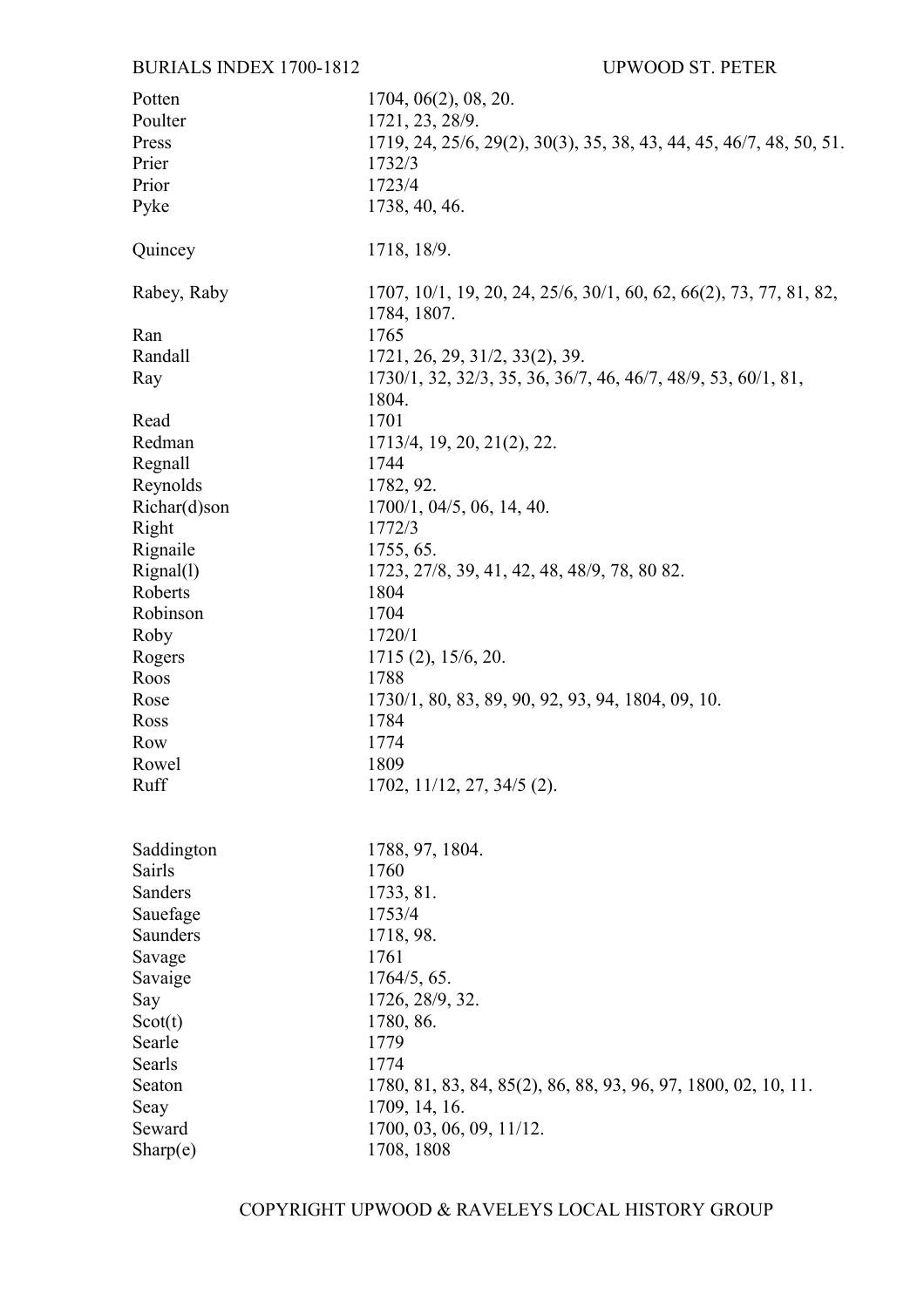| Shatbolt/Shotbolt            | 1709/10, 2, 28, 28/9, 41/2.                                        |
|------------------------------|--------------------------------------------------------------------|
| Shaw                         | 1716/7, 20, 21/2                                                   |
| Sheerman                     | 1733                                                               |
| Shephard/herd                | 1749, 58/9, 79, 80, 81, 83, 89.                                    |
| Shepperd                     | 1786, 88.                                                          |
| Sible()y                     | $1700/1$ , $10/02$ , $16$ , $17(2)$ , $18$                         |
| Silk                         | 1702, 10, 15.                                                      |
| Simpson                      | 1707, 89, 1801, 10, 11.                                            |
| Sinclair                     | 1788(2)                                                            |
| Singler                      | 1794                                                               |
| Slow                         | 1784, 85, 91.                                                      |
| Smeadows                     | 1791, 93, 94, 95, 1803.                                            |
| Smith                        | 1703/4, 05/6, 06, 06/7, 07/8, 08(2), 08/9, 13/4, 15, 16, 18, 19,   |
| Smith (cont'd)               | 1721, 24(3) 25, 30/1, 32(2), 33, 34, 35, 36, 38, 44/5, 45, 46, 48, |
| Smith (cont'd)               | 1748/9(2), 49, 51, 53, 54, 57, 58(2), 60, 63(2), 64/5, 65, 66, 67, |
| Smith (cont'd)               | 70/1, 74/5, 80(2), 81, 87, 90, 92, 93, 97, 1800, 03, 09, 10, 12.   |
|                              |                                                                    |
| Smitson                      | $1726, 27(2)$ .                                                    |
| Spraggens/Spraggins          | 1736, 37, 42(2), 48/9, 88, 93, 94, 12.                             |
| Spragons                     | 1763, 72.                                                          |
| <b>Stacy</b>                 | 1780, 81.                                                          |
| Stanton                      | 1740, 65.                                                          |
| $Sto(a)$ kely/Stoakl $(e)$ y | 1706, 07, 09(2), 13, 28, 29(2), 29/30, 66/7, 76, 77.               |
| Suard                        | 1759                                                               |
| Sutton                       | 1728, 81(2), 97, 98, 1800, 01, 08.                                 |
|                              |                                                                    |
| Taylor                       | 1767, 71.                                                          |
| Teakon                       | 1748, 49/50.                                                       |
| Teat                         | 1784, 1809, 10.                                                    |
| $Thom(p)$ son                | 1704, 09, 13, 24/5, 33.                                            |
| Thulbo(u)rn                  | 1712, 12/3, 14, 18(2), 19.                                         |
| Tiers                        | 1738/9                                                             |
| Tilley                       | 1804(2)                                                            |
| Tosland                      | 1741                                                               |
| Town(s)end                   | 1750, 50/1, 52, 58, 76, 80, 84, 90.                                |
| Turner                       | 1776/7                                                             |
| <b>Tyers</b>                 | 1743, 44, 52/3.                                                    |
|                              |                                                                    |
| Wadford                      | 1 1 7 9 9                                                          |
| Wagstafe                     | 1740/1                                                             |
| Wakefeild/Wakefield          | 1748, 65, 66/7, 80, 94, 1800.                                      |
| Walker                       | 1748/9, 80.                                                        |
| Wallis                       | 1794, 1802.                                                        |
| Ward                         | 1783, 84(2), 86, 88.                                               |
| Warington                    | 1767, 97.                                                          |
| Warner                       | $1704(2)$ , 04/5, 68, 71.                                          |
| Warrington                   | 1762, 80(2), 81, 82(2), 84, 87, 98, 99.                            |
| Warwick                      | 1719, 26(2), 33.                                                   |
| Watford                      | 1782, 86, 92, 97, 1810, 12.                                        |
| West                         | 1706, 20, 59, 1804.                                                |